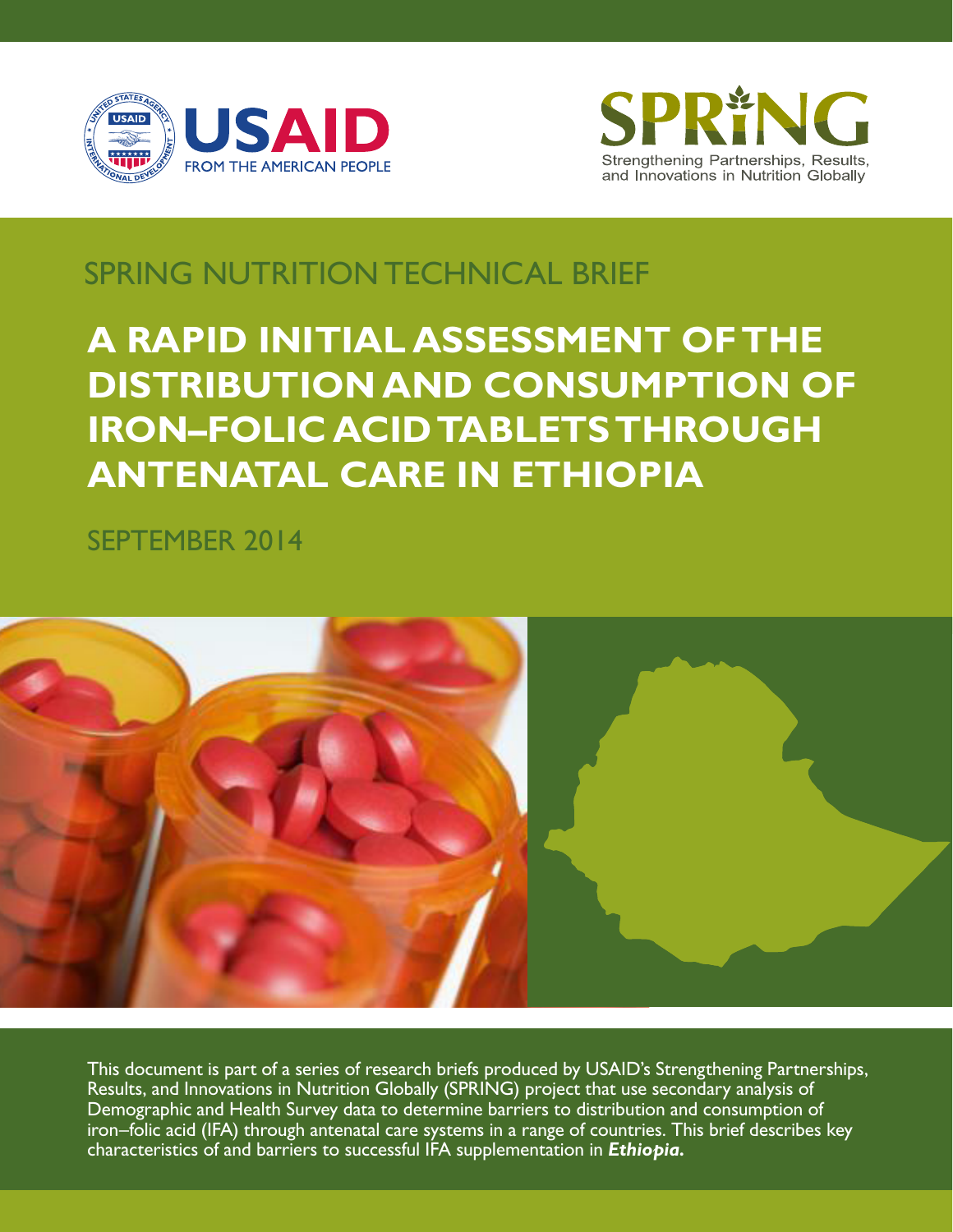#### **ABOUT SPRING**

The Strengthening Partnerships, Results, and Innovations in Nutrition Globally (SPRING) project is a five-year USAID-funded Cooperative Agreement to strengthen global and country efforts to scale up high-impact nutrition practices and policies and improve maternal and child nutrition outcomes. The project is managed by JSI Research & Training Institute, Inc., with partners Helen Keller International, The Manoff Group, Save the Children, and the International Food Policy Research Institute. SPRING provides state-of-the-art technical support and focuses on the prevention of stunting and maternal and child anemia in the first 1,000 days.

#### **RECOMMENDED CITATION**

Fiedler, Jack, D'Agostino, Alexis, and Sununtnasuk, Celeste. 2014. Nutrition Technical Brief: A Rapid Initial Assessment of the Distribution and *Consumption of Iron–Folic Acid Tablets through Antenatal Care in Ethiopia*. Arlington, VA: USAID/Strengthening Partnerships, Results and Innovations in Nutrition Globally (SPRING) Project.

#### **DISCLAIMER**

This report is made possible by the generous support of the American people through the U.S. Agency for International Development (USAID) under the terms of the Cooperative Agreement AID-OAA-A-11-00031 (SPRING), managed by the JSI Research & Training Institute, Inc. (JSI). The contents are the responsibility of JSI, and do not necessarily reflect the views of USAID or the U.S. Government.

#### **SPRING**

JSI Research & Training Institute, Inc. 1616 Fort Myer Drive, 16th Floor Arlington, VA 22209 USA Phone: 703-528-7474 Fax: 703-528-7480 Email: info@spring-nutrition.org Internet: www.spring-nutrition.org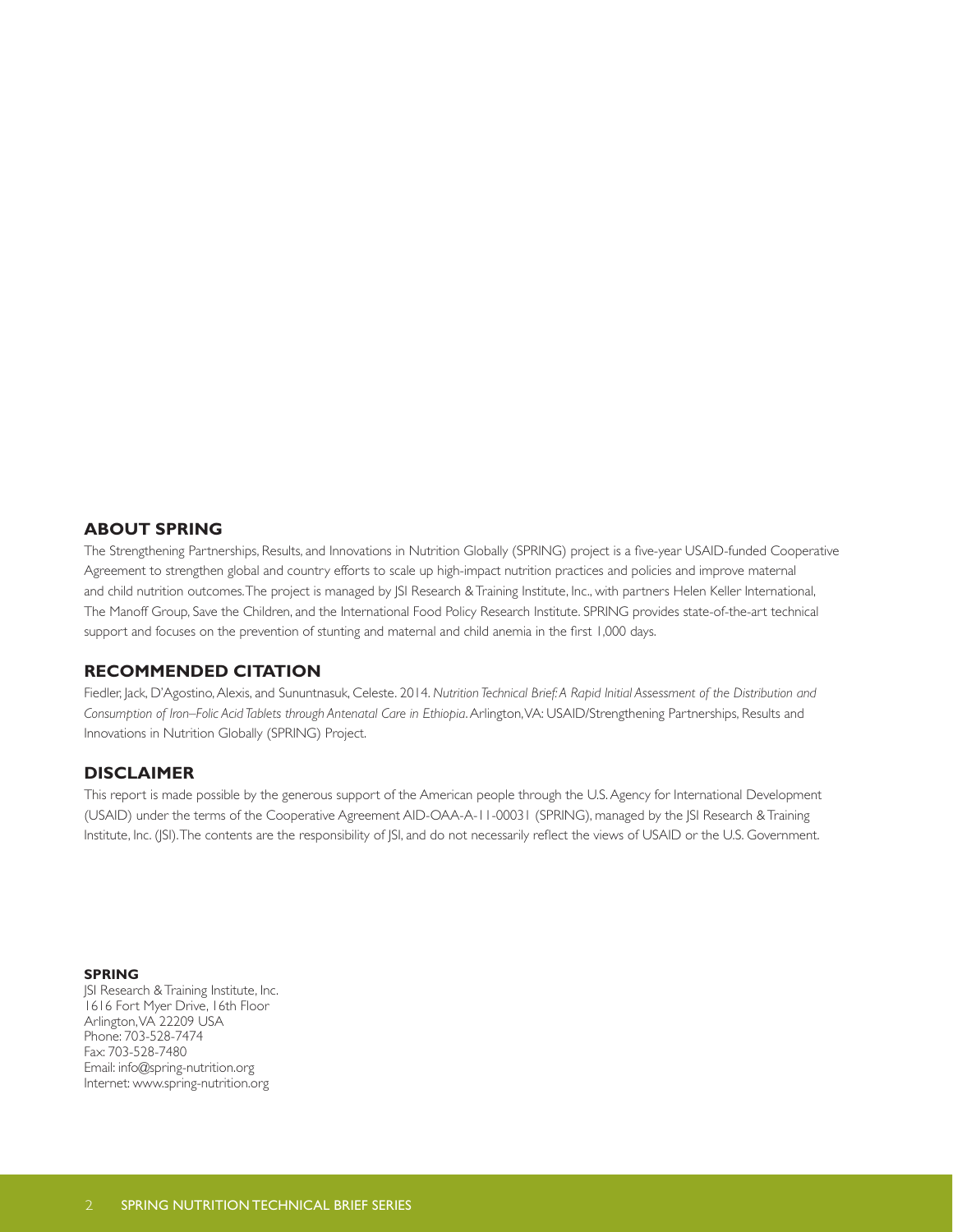# **OVERVIEW OF THE GLOBAL ANEMIA PROBLEM, INCLUDING IRON DEFICIENCY ANEMIA**

The World Health Organization (WHO) defines anemia among women of childbearing age as the condition of having a hemoglobin concentration of < 12.0 g/dL at sea level; among pregnant women it is defined as < 11.0 g/dL. The hemoglobin concentration cutoff level that defines anemia varies by age, gender, physiological status, smoking status, and the altitude at which the assessed population lives.

The primary cause of anemia is iron deficiency, a condition caused by inadequate intake or low absorption of iron, the increased demands of repeated pregnancies—particularly if not well spaced (e.g., fewer than 36 months between pregnancies)—and loss of iron through menstruation. Other causes of anemia include vitamin deficiencies (such as a deficiency of folic acid or vitamin A), genetic disorders, malaria, parasitic infections, HIV, tuberculosis, common infections, and other inflammatory conditions. While iron deficiency anemia (IDA) accounts for about onehalf of all anemia cases, it often coexists with these other causes.

Iron deficiency anemia is most common during pregnancy and in infancy, when physiological iron requirements are the highest and the amount of iron absorbed from the diet is not sufficient to meet many individuals' requirements (Stoltzfus and Dreyfuss 1998). Anemia's effects include increased risk of premature delivery, increased risk of maternal and child mortality, negative impacts on the cognitive and physical development of children, and reduced physical stamina and productivity of people of all ages (Horton and Ross 2003). Globally, IDA annually contributes to over 100,000 maternal deaths (22 percent of all maternal deaths) and over 600,000 perinatal deaths (Stoltzfus, Mullany, and Black 2004). Key anemia control interventions include promoting a diversified diet, iron-folic acid (IFA) supplementation during pregnancy, iron fortification of staple foods, prevention and treatment of malaria, use of insecticide-treated bed nets, helminth prevention and control, delayed cord clamping, and increased birth spacing.

# **MATERNAL ANEMIA IN ETHIOPIA**

The prevalence of anemia among pregnant women in Ethiopia is 22 percent, making it a moderate public health problem as defined by WHO standards $^1$  (CSO and ICF International 2012). Regarding anemia severity, the majority of cases among pregnant and breastfeeding or non-pregnant women reported in the 2011 Ethiopia Demographic and Health Survey (EDHS) are classified as mild or moderate.<sup>2</sup> Only 1.2 percent of anemia cases in pregnant women and less than one percent in breastfeeding or non-pregnant women are diagnosed as severe. Hookworm infection and short birth intervals may put pregnant women at increased risk of anemia. In a study carried out at an antenatal clinic in southwest Ethiopia, pregnant women who were anemic were twice as likely to have hookworm infection and three times more likely to have given birth less than 24 months before their current pregnancy (Belachew and Legesse 2006).

# **FALTER POINTS IN WOMEN'S CONSUMPTION OF IRON–FOLIC ACID DURING PREGNANCY**

WHO recommends that all pregnant women receive a standard dose of 30–60 mg iron and 400 µg folic acid beginning as soon as possible during gestation (WHO 2012a). Ideally, women should receive iron-containing supplements no later than the first trimester of pregnancy, which means ideally taking 180 tablets before delivery. It is important to note, that many countries aim for women to receive 90 or more tablets during pregnancy.

Figure 1 on the following page shows a decision-tree analysis of how well the Ethiopian antenatal care (ANC) system distributes IFA, and identifies four potential points at which the system might falter (highlighted in orange). The figure tracks the number and percentage of women who obtained ANC, those

<sup>&</sup>lt;sup>1</sup> The WHO categorizes the severity of anemia as a public health problem according to its prevalence: <5%, no public health problem; 5–19.9%, mild; 20–39.9% moderate; ≥40%, severe.

<sup>&</sup>lt;sup>2</sup> The DHS hemoglobin levels used to diagnose the severity of anemia in non-pregnant women are different than those specified by the WHO. The DHS cutoffs for pregnant and non-pregnant women in hemoglobin grams/deciliter are: Mild 10.0-10.9 (P) 10.0-11.9 (NP); Moderate 7.0-9.9 (P) 7.0-9.9 (NP); Severe <7.0 (P) <7.0 (NP); Any <11.0 (P) <12.0 (NP).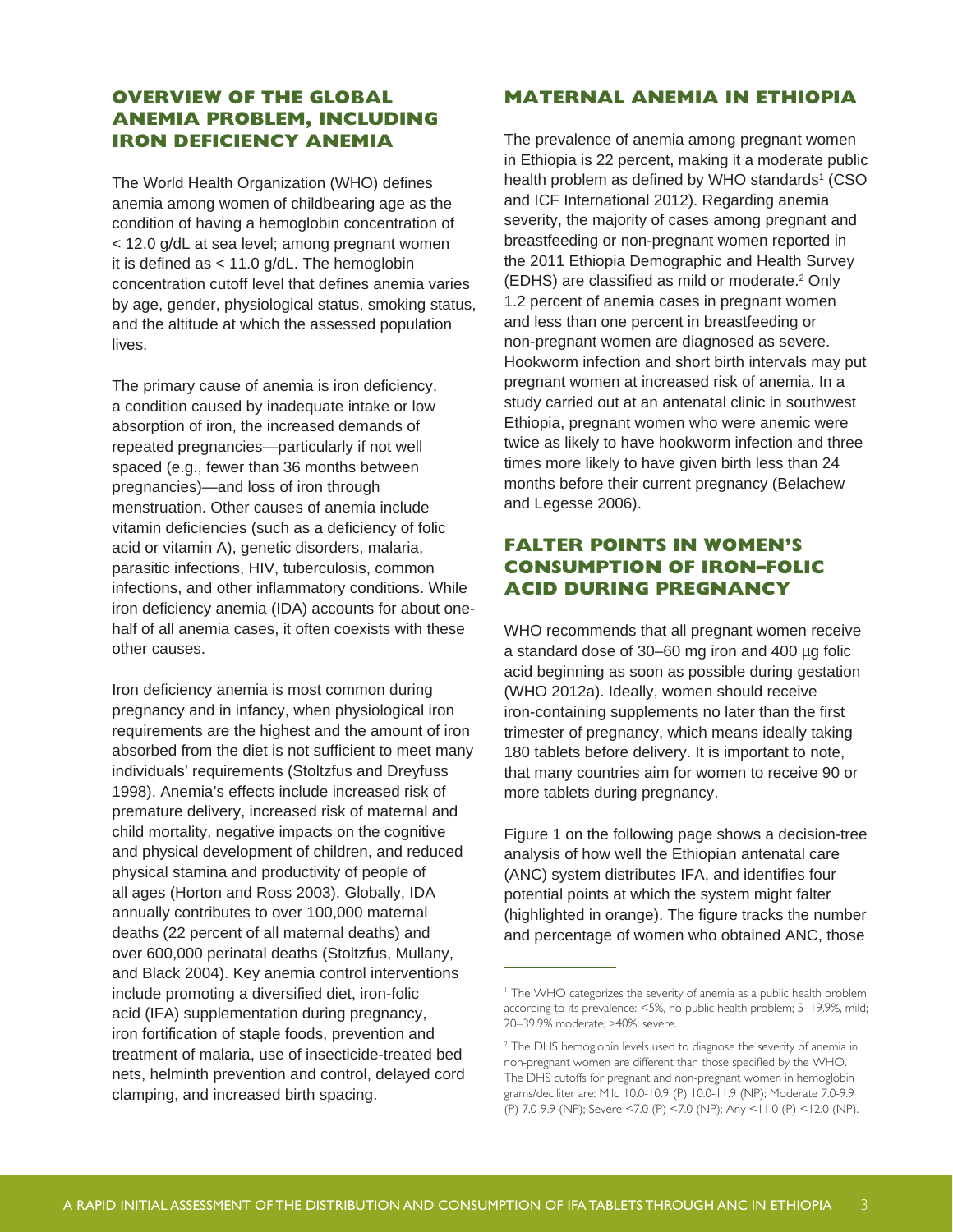**Figure 1. Analysis of Falter Points Related to Distribution and Consumption of IFA through Ethiopia's ANC Program in 2011, Women of Reproductive Age (15–49 years)** *n***=16,515**



**Main Conclusions:** Given low coverage rates, ANC is currently an underutilized platform for distributing IFA in Ethiopia. Among women who were pregnant in the last five years, had at least one ANC visit during their last pregnancy, and took at least one IFA tablet, less than one percent received and took the ideal minimum number of tablets. Overall, the most important shortcomings are Falter Points 2 and 4, though Falter Point 1 presents an important obstacle as well. Both supply and demand are likely constraints.

Percentages are calculated from weighted data and may vary slightly from the unweighted observations-based calculations. \*Percentage of women 15–49 years based on Hemoglobin levels, Hb (g/dL)

NPW 10.0≤Hb≤11.9, PW 10.0≤Hb≤10.9 bNPW 7.0≤Hb<9.9, PW 7.0≤Hb≤9.9 (NPW Hb<7.0, PW Hb<7.0 (NPW Hb<12.0, PW Hb<11.0} هكاكا Non-responses, no data (NR/ND) were recoded to "No" for "IFA tablets received?" and "IFA tablets taken?" and to zero for "Number of tablets taken?". Anemia prevalence data are provided as a reference point, signaling the general order of magnitude of the anemia public health problem. The ANC utilization data is based on self-reported data of women 15–49 years in permanent unions and pertains to their last pregnancy in the last five years prior to the DHS.

**Source:** Calculations and anemia levels are from the Ethiopia Demographic and Health Survey (2011).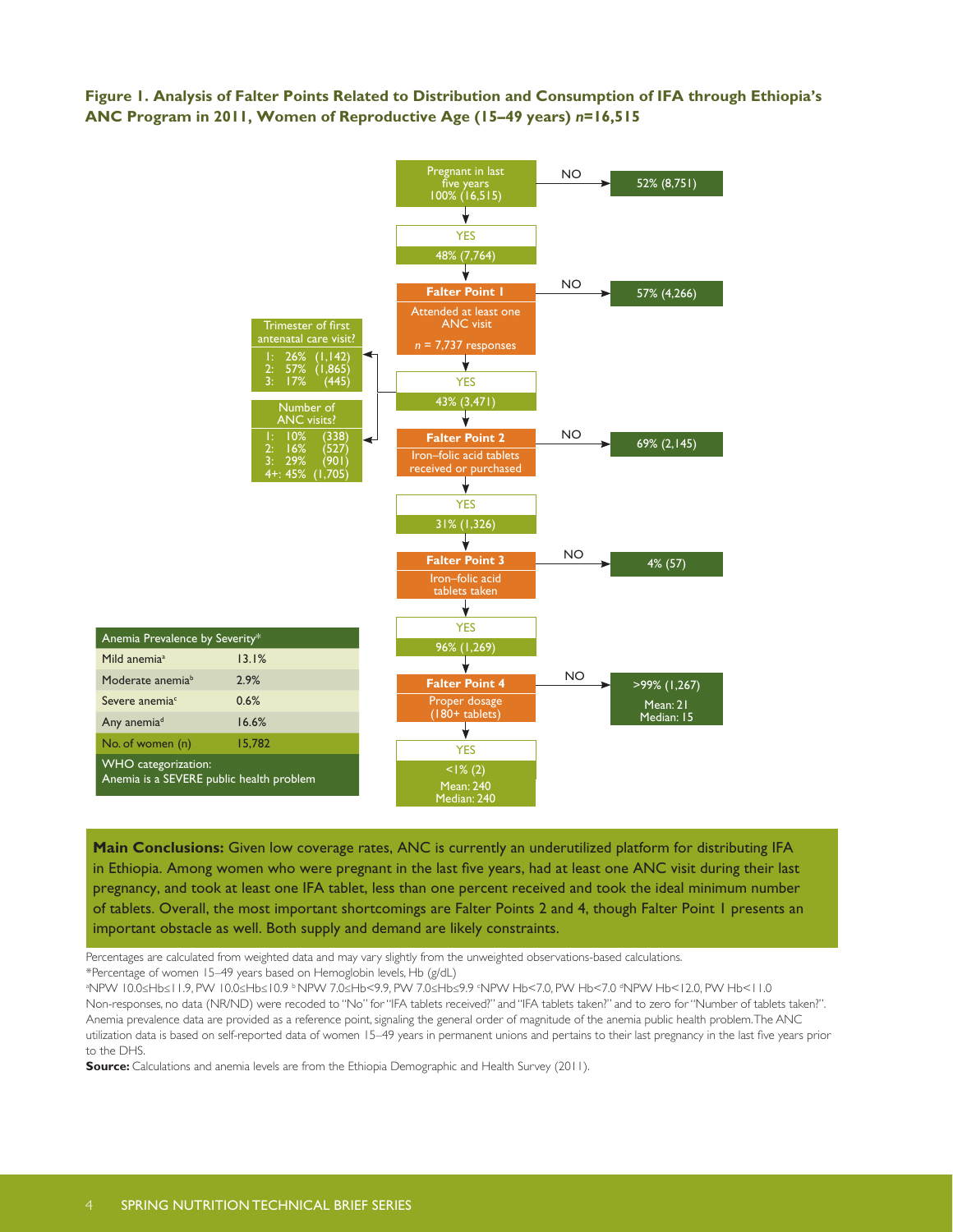who subsequently received and consumed at least one IFA tablet, and those who consumed the ideal minimum number of tablets.3 All data are based on the EDHS questions that were asked of women who were in a permanent union and had been pregnant in the five years prior to being interviewed<sup>4</sup> (CSO and ICF International 2012).

Many supply-side aspects—including both adequacy of IFA tablet supplies and technical knowledge and practices of ANC providers—need to be considered when assessing how well an ANC program delivers IFA. In addition, Falter Point 4 in Figure 1 clearly shows that the provision of IFA tablets to a pregnant woman is a necessary but not sufficient condition for the woman to consume the tablets, particularly at the ideal minimum. Thus, demand-side factors also play a critical role in determining the coverage and effectiveness of this program. These include whether or not women seek antenatal care and the timing and number of visits, as well as the extent to which women are aware of the significance of anemia and IFA, ask for IFA tablets, and comply with the IFA regimen.

Understanding the relative significance of each falter point enables them to be prioritized for more in-depth analysis, providing a first step in an evidence-based approach to systematically improving the program. The DHS does not collect information on the number of IFA tablets received by women. In the case of Falter Point 4, this lack of data creates ambiguities that make it impossible to fully understand whether shortcomings of the system relate primarily to supply- or to demand-side factors. Despite this limitation, the decision-tree analysis presented in Figure 1 still enables prioritizing the falter points for more in-depth analysis and action at the national, district, and health center levels.

# **ANALYSIS OF FALTER POINTS**

#### **FALTER POINT 1:**

#### **Did not attend at least one ANC visit**

Fifty-seven percent of women did not obtain at least one ANC visit.

ANC's relatively low coverage underutilizes the platform as a vehicle for providing IFA.

#### **FALTER POINT 2:**

**Did not receive or purchase at least one IFA tablet**  Of the women with at least one ANC visit, 69 percent did not receive or purchase any IFA.

There are several system/supply-side performance shortcomings that need additional analysis, including: (1) Inadequate supply (e.g., stock outs); (2) Provider knowledge; (3) Provider practices that would lead to failure to provide IFA. As Figure 2 shows, this is the second most important falter point among all women in Ethiopia.

Unfortunately, the EDHS does not report the source(s) of the IFA tablets women received or purchased. It is likely that women who attend ANC are more likely to be aware of, to value and to be inclined to also take IFA, regardless of where they obtain them. Thus we would expect there to be a high correlation between the number of women who had at least one ANC visit and those who received or purchased IFA, which is consistent with the data. While 21 percent of Ethiopian women who received or purchased IFA did not have any ANC visits (not shown), we cannot ascertain whether or not those who received ANC care obtained their IFA from their ANC provider. What is known, however, is that women who have one or more ANC visits and who did not receive any IFA, constitute a missed opportunity to reduce the risk of anemia among a high-risk population.

#### **FALTER POINT 3:**

#### **Did not take at least one IFA tablet**

Of the women who received IFA, four percent did not consume any tablets.

<sup>4</sup> The EDHS provides a population-based, nationally representative sample of all women in Ethiopia.

This demand-side constraint is relatively small and may be due to women not understanding the significance of anemia and/or the significance of IFA.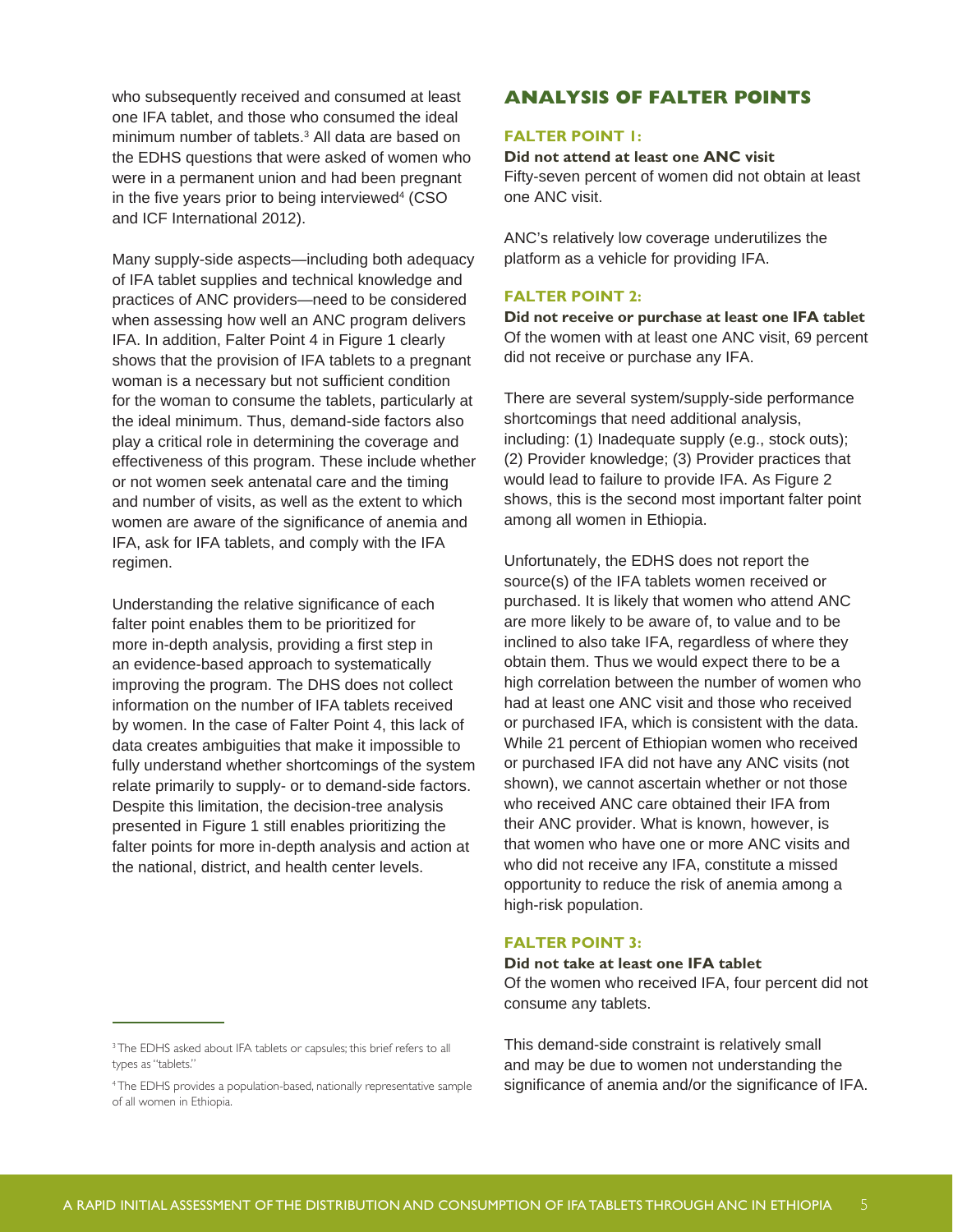This misunderstanding may reflect: (1) inadequate provider counseling and follow-up; (2) women's beliefs about actual or possible side-effects; or (3) sociocultural factors.

#### **FALTER POINT 4:**

#### **Did not consume 180 or more IFA tablets**

Of the women who received and took IFA, more than 99 percent did not consume the ideal minimum of 180 IFA tablets

This is a combination of supply and/or demand-side factors. Figure 1 sheds some light on two possible causes of this falter point: 74 percent of women who received ANC began their care after the first trimester, and the 55 percent who had less than WHO's recommended four ANC visits during their

last pregnancy may have started their ANC too late or may not have had enough visits to receive 180 tablets (given IFA distribution protocols). Both of these are likely contributing factors, but further research is needed to establish their relative importance, as well as the significance of other possible causes.

Globally, research has found that other common causes of Falter Point 4 include: (1) providers do not have access to adequate supply; (2) women do not receive adequate tablets because they have little access to care, or start ANC late, or do not have enough ANC visits making it difficult to obtain 180 tablets (given IFA distribution protocols); (3) providers do not provide adequate counseling or follow-up; (4) women do not adhere to the regimen,

| Table I. ANC Coverage and IFA Tablets Taken During Last Pregnancy in the Last Five Years by Region, |  |  |  |
|-----------------------------------------------------------------------------------------------------|--|--|--|
| Residence, and Wealth, Ethiopia, 2011                                                               |  |  |  |

| <b>CHARACTERISTIC</b>   | <b>NO.WOMEN</b><br><b>WITH A LIVE</b><br><b>BIRTH-LAST 5</b><br><b>YEARS</b> | <b>RECEIVED ANC</b> |                   | <b>TOOK I+ IFA TABLET</b> |                   |
|-------------------------|------------------------------------------------------------------------------|---------------------|-------------------|---------------------------|-------------------|
|                         |                                                                              | <b>NUMBER</b>       | <b>PERCENTAGE</b> | <b>NUMBER</b>             | <b>PERCENTAGE</b> |
| <b>REGION</b>           |                                                                              |                     |                   |                           |                   |
| <b>Tigray</b>           | 530                                                                          | 342                 | 64.5%             | 178                       | 33.6%             |
| Affar                   | 78                                                                           | 27                  | 34.6%             | 8                         | 23.3%             |
| Amhara                  | 1,991                                                                        | 813                 | 40.8%             | 378                       | 19.0%             |
| Oromiya                 | 3,116                                                                        | 1,232               | 39.5%             | 368                       | 11.8%             |
| Somali                  | 198                                                                          | 50                  | 25.3%             | 39                        | 19.9%             |
| Benishangul-Gumuz       | 92                                                                           | 38                  | 41.3%             | 21                        | 23.3%             |
| <b>SNNP</b>             | 1,634                                                                        | 663                 | 40.6%             | 245                       | 15.0%             |
| Gambela                 | 31                                                                           | 8                   | 58.1%             | 9                         | 27.5%             |
| Harari                  | 9                                                                            | $\mathbf{H}$        | 57.9%             | 6                         | 32.9%             |
| Addis Ababa             | 193                                                                          | 182                 | 94.3%             | 75                        | 38.7%             |
| Dire Dawa               | 26                                                                           | 6                   | 61.5%             | $\overline{7}$            | 27.8%             |
| <b>RESIDENCE AREA</b>   |                                                                              |                     |                   |                           |                   |
| Urban                   | 1,188                                                                        | 914                 | 76.9%             | 323                       | 27.2%             |
| Rural                   | 6,720                                                                        | 2,477               | 36.9%             | 1,021                     | 15.2%             |
| <b>WEALTH</b>           |                                                                              |                     |                   |                           |                   |
| Lowest 40%              | 3,435                                                                        | 1,033               | 30.1%             | 443                       | 12.9%             |
| Highest 40%             | 3,154                                                                        | 1,741               | 55.2%             | 655                       | 20.8%             |
| <b>NATIONAL AVERAGE</b> | 7,908                                                                        | 3,392               | 42.9%             | 1,344                     | 17.0%             |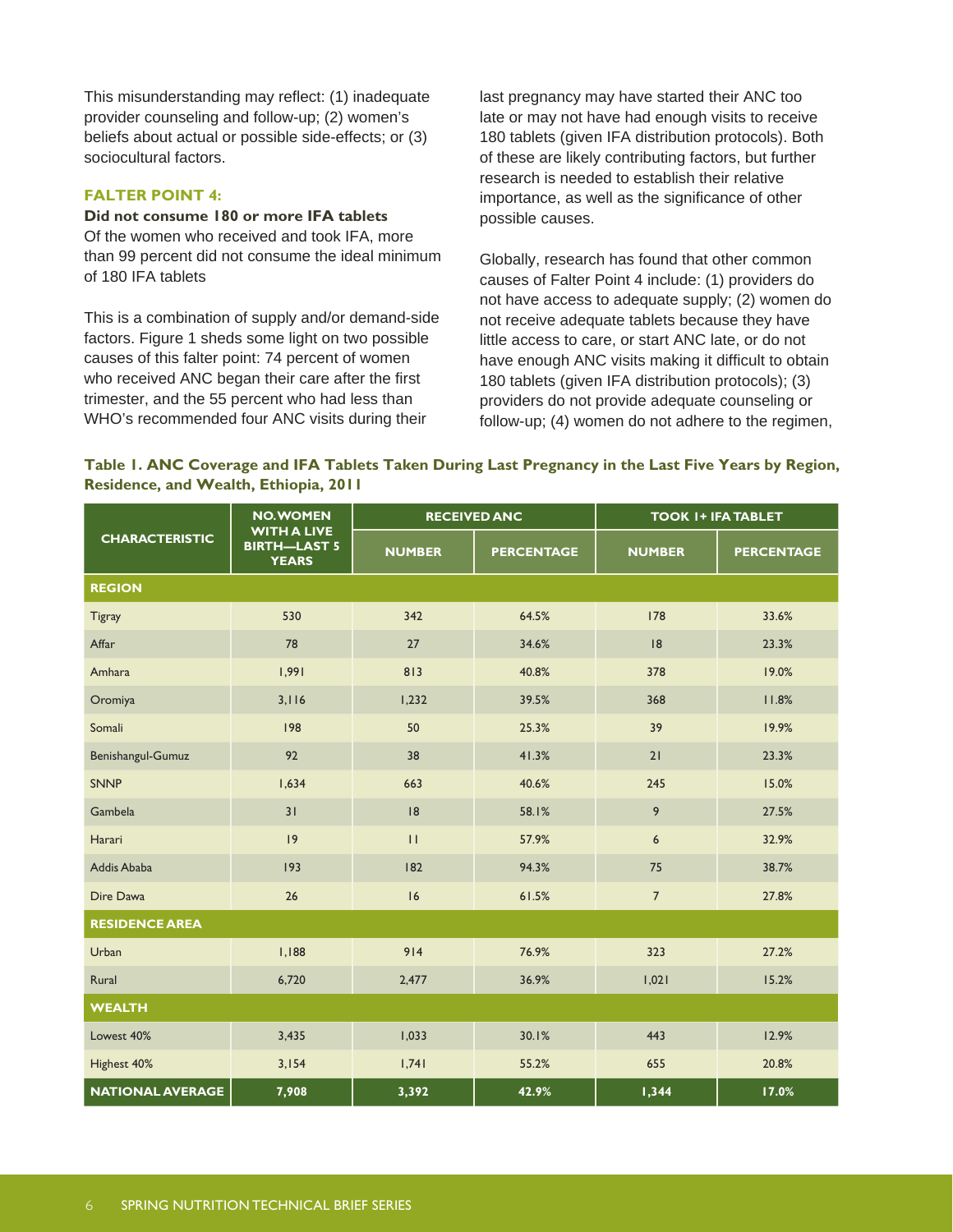which may be due to difficulty in remembering to take the tablets daily, not knowing all the tablets are necessary, fear of having a big baby, side effects, tablet-related issues (taste, size, color, coating, packaging/storage problem). Further research is needed to determine the specific reasons for this falter point in Ethiopia.

# **ANALYSIS BY SOCIODEMOGRAPHIC VARIABLES AND TRENDS OVER TIME**

A comparison of 2005 and 2011 DHS data reveals that Ethiopia has substantially expanded health system coverage of pregnant women: (1) the coverage of ANC increased from 28.5 percent to 42.9 percent; (2) the percent of women with at least one ANC visit who took iron tablets or syrup increased by 63 percent, from 10.4 percent to 17 percent; which may have contributed to (3) the prevalence of anemia among women 15–49 years falling by 38 percent, from 26.6 percent to 16.6 percent. Despite this progress, Ethiopia's performance on these indicators remains weak by global standards.

Table 1 shows significant variations in the coverage of the Ethiopian ANC Program and consumption of IFA tablets across regions, urban/rural residence, and wealth. For example, while nationwide ANC coverage is 43 percent, the rate varies dramatically by region, from 25 percent in Somali to 94 percent in Addis Ababa. The inequalities between urban and rural areas and in wealth between the lowest 40 percent and the highest 40 percent of Ethiopian households both vary by a factor of nearly two.

# **ANALYSIS BY GEOGRAPHIC REGION**

The map in Figure 2 shows how the percentage of women who received at least one ANC visit and reported receiving at least one IFA tablet varies by region. Oromiya has the lowest percentage, but none of the regions exceeds 60 percent. Surprisingly, Somali, which has a large nomadic population, has the highest percentage, 57 percent.

Although Ethiopia's 16.6 percent nationwide anemia prevalence rate puts it in the "mild" public health

problem category, there are regions in which anemia remains a "moderate" or "severe" problem. Moreover, many regions have prevalence rates that are only marginally below the "moderate" threshold. The highest anemia rates in 2011 were observed in Somali, Affar, and Dire Dawa at 44, 34.8, and 28.8 percent, respectively. By this criterion, Somali should be the top regional priority, followed by Affar and Dire Dawa. Additionally, Somali and Dire Dawa were the only regions in which prevalence rates increased between 2005 and 2011. This occurred despite the fact that both had more than doubled the percentage of women (with a live birth in the past five years) who took at least one IFA during their last pregnancy over the six year period.

Formative research is required to gain a better understanding of the specific causes of the shortcomings in the falter points listed above and is essential to developing activities to address them and to increasing the ANC-based distribution of IFA.

#### **Figure 2. Percentage of Women Who Had at Least One ANC Visit and Received at Least One IFA Tablet by Region, Ethiopia, 2011**



As would be expected, an inverse relationship emerges between the regional prevalence of anemia and the coverage of ANC (shown in Figure 3); however, this relationship severely constrains the possibility of using ANC as the primary platform for distributing IFA to areas where the need for IFA is greater (i.e., prevalence is higher). From the graph we also see that the relationship between IFA/ANC and anemia is not very strong, underlining the fact that IFA distribution through ANC is only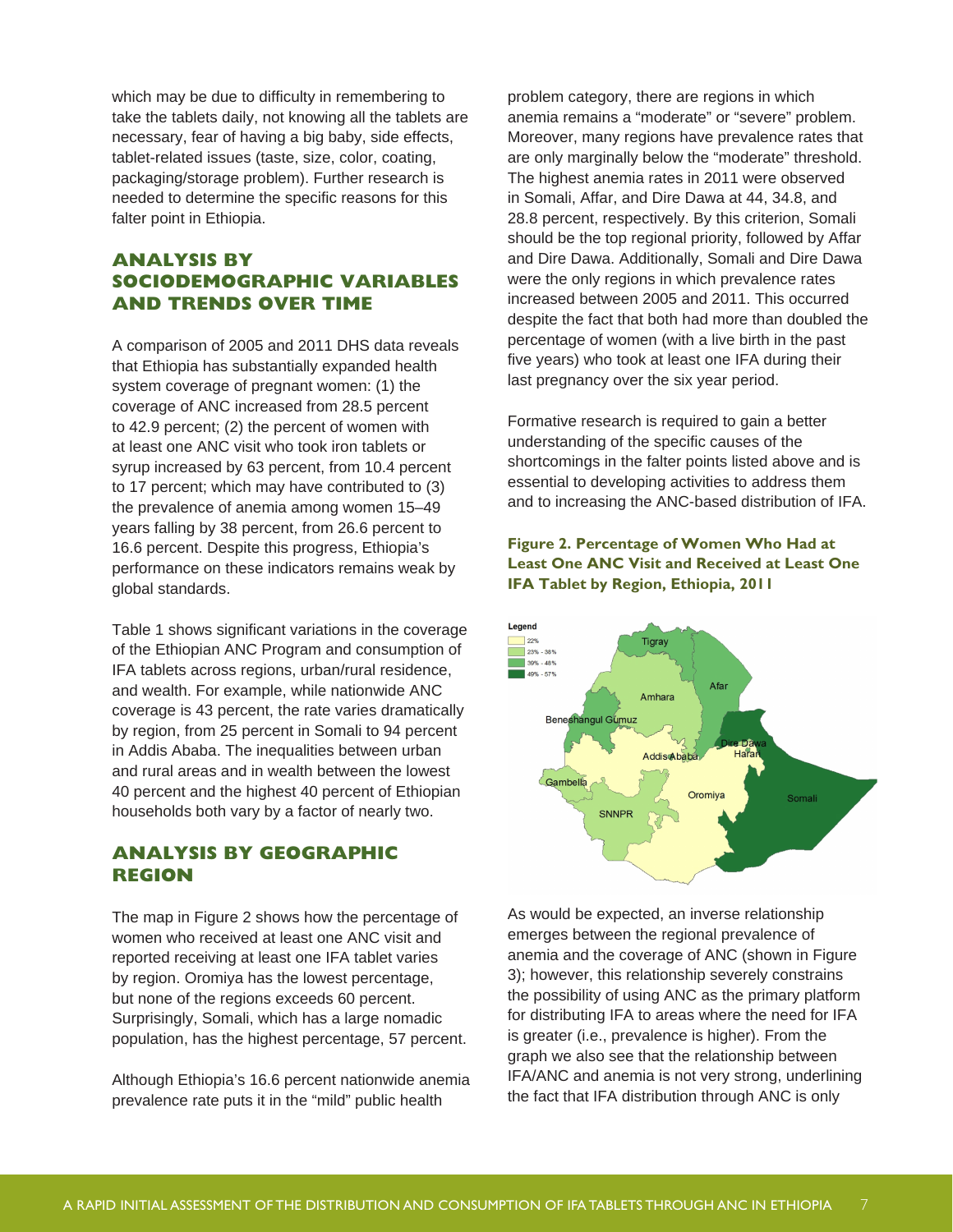

**Figure 3. Prevalence of Anemia Among Women 15–49 and Coverage of ANC by Region, Ethiopia, 2011**

**Number of ANC Visits, Ethiopia, 2011**

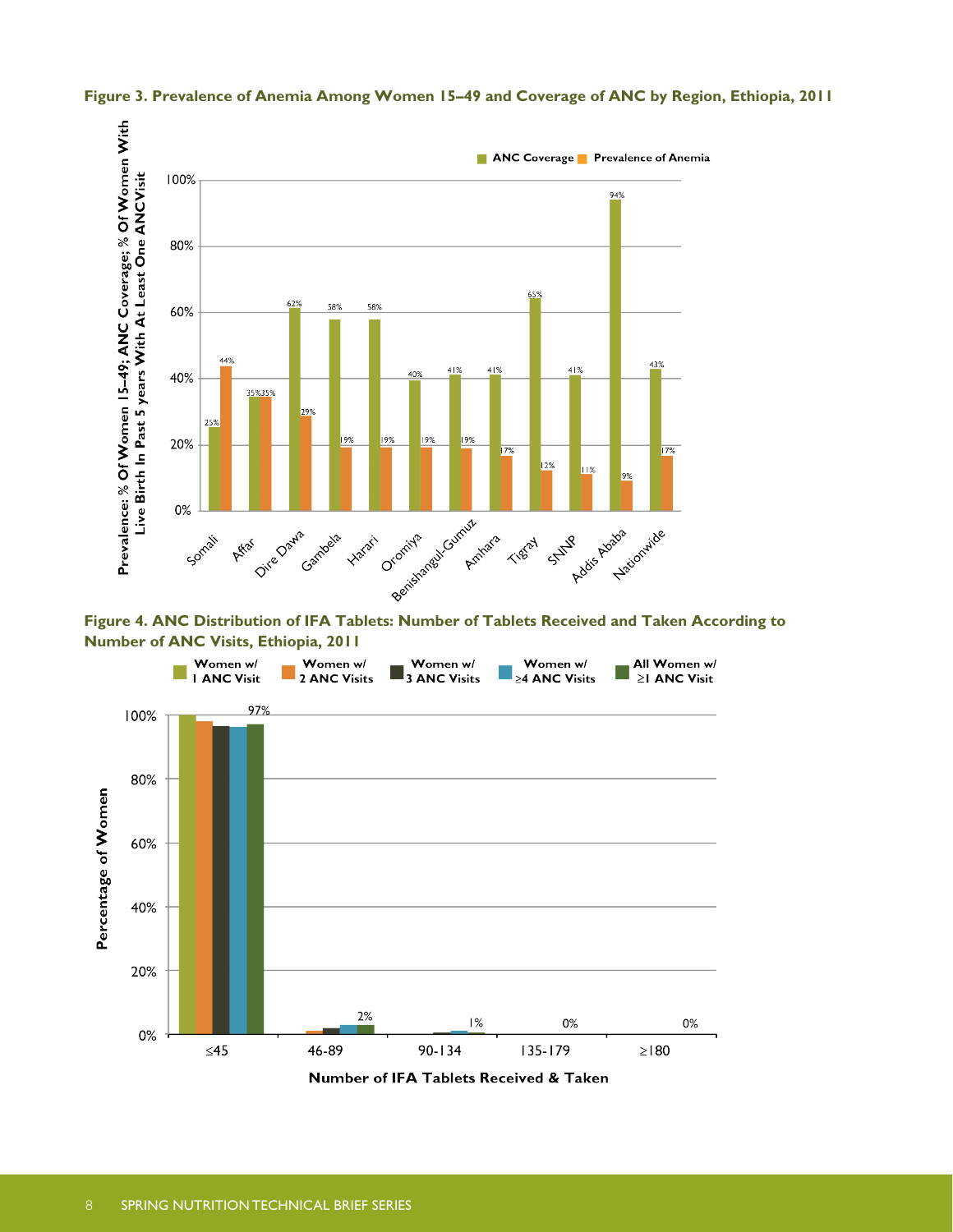one of many interventions or processes that has an effect on anemia prevalence rates.

Ethiopia will need to improve the coverage of ANC—especially in those regions with the greatest prevalence of anemia—if the distribution of IFA through ANC is to be more effective in helping to reduce anemia. Given that improving the coverage of ANC is a mid- to long-term proposition, other strategies for reducing anemia should be considered, including the introduction of communitybased distribution of IFA.

### **ANALYSIS BY NUMBER OF ANC VISITS**

Figure 4 shows the relationship between the number of IFA tablets taken by women who had at least one ANC visit and the number of ANC visits they had during their last pregnancy. Among women who had at least one ANC visit, 97 percent took at most

one-quarter (45) of the ideal minimum number of IFA tablets. Women with more visits were generally likely to receive and take more IFA tablets, but only when the number of tablets received and taken was more than 45. Even among those women who received IFA tablets and had four or more visits, 96 percent took at most only one-quarter of the ideal minimum number of IFA tablets.

# **OVERALL CONCLUSIONS AND RECOMMENDATIONS**

Figure 5 presents the obstacles amongst all women, including those who did not receive ANC during their pregnancy, to taking the ideal minimum number of IFA tablets. In Ethiopia, Falter Points 1, 2, and 4 appear to be the greatest barriers to women taking the ideal minimum number of IFA tablets. Improving the delivery of IFA supplementation in Ethiopia relies on increasing access to ANC (addressing Falter Point 1) but also on identifying and addressing program gaps in IFA supply management and health





Note: Due to rounding and missing values, data may not sum to 100 percent.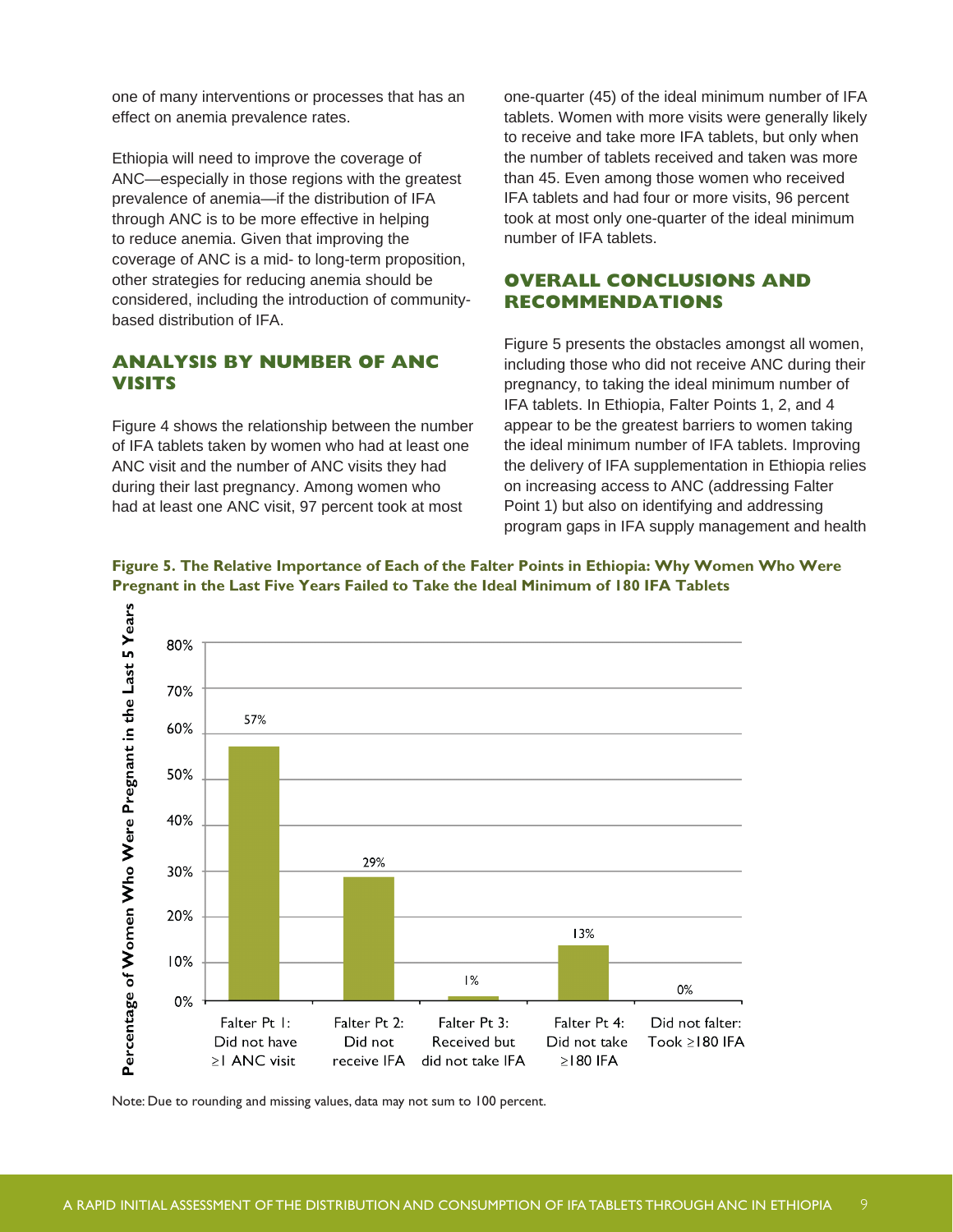workers' practices (to improve performance at Falter Points 2 and 4). Modifying some women's long term adherence behaviors, and addressing other points mentioned above, under "Analysis of Falter Points," may also lead to more women taking a minimum of 180 tablets (addressing Falter Point 4).

This rapid assessment of the distribution of IFA tablets through Ethiopia's ANC Program suggests that there is substantial room for improvement in the supply- and also demand-sides of the program. Ethiopia has made notable progress in steadily reducing its maternal mortality rate (MMR) from 871 maternal deaths per 100,000 live births in 2001/2002 to 673 in 2006/2007 to its current (2012) level of 350 (MOFED 2010; WHO 2012b). To accelerate its progress toward achieving its fifth Millennium Development Goal (MDG5) to improve maternal health and reach an MMR of 267 or lower, Ethiopia should conduct additional studies to identify and prioritize the causes of the as yet unrealized potential of its ANC-based IFA distribution especially in Somali, Oromiya, and Affar—so that it can begin addressing these shortcomings. Given that 92 percent of the Ethiopian women who had at least one ANC visit received their care in a public facility (CSO and ICF International 2012), Ministry of Health facilities should be the focus of this work. Improving the distribution of IFA through the ANC program is an important strategy to prevent and control anemia in Ethiopia, and to improve the nutrition and health status, as well as the mental and physical capacity of women of reproductive age.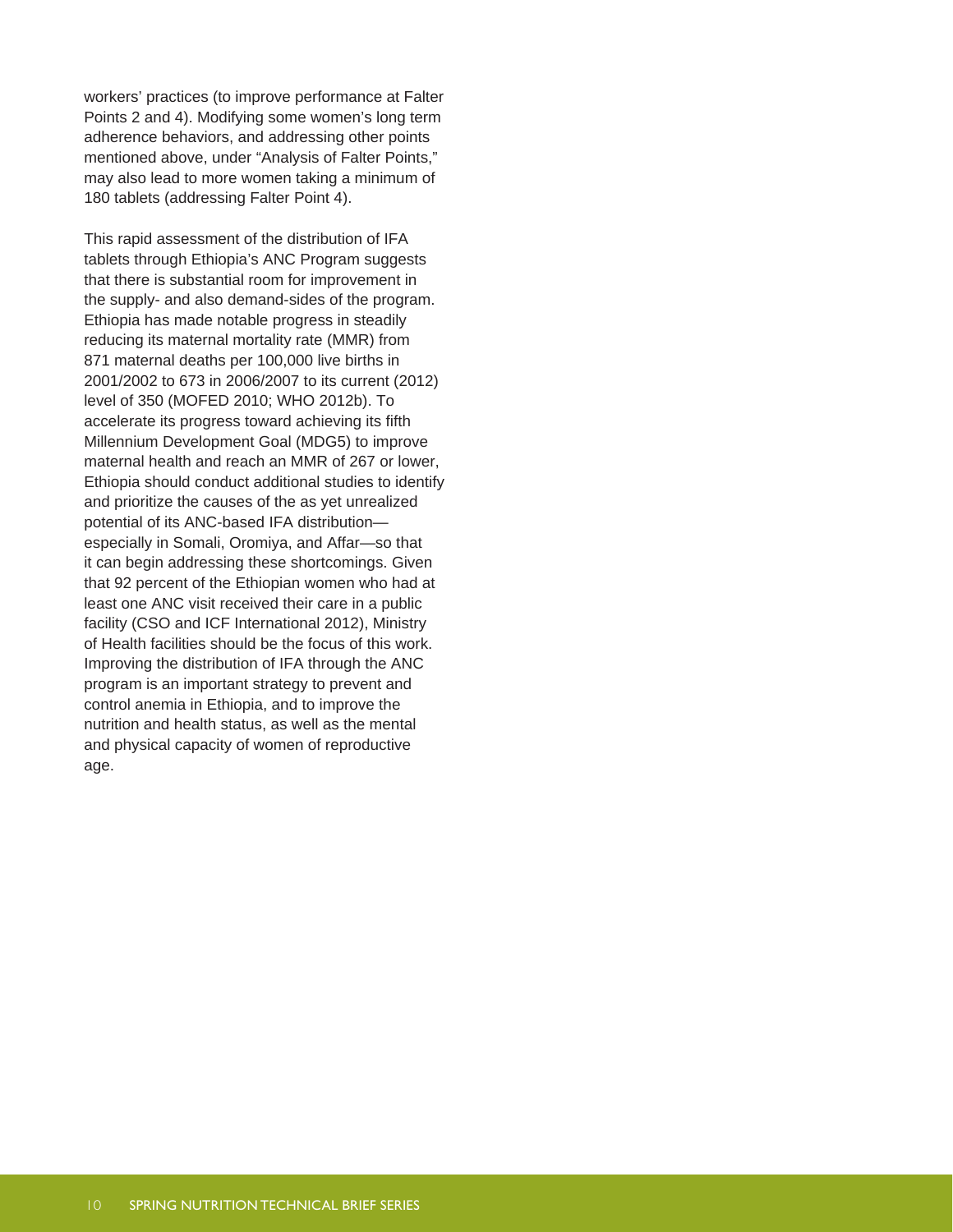#### **REFERENCES**

- Belachew, Tefera, and Yared Legesse. 2006. "Risk factors for anemia among pregnant women attending antenatal clinic at Jimmy University Hospital, southwest Ethiopia." *Ethiopian Medical Journal* 44(3): 211-220.
- Central Statistical Agency (CSO) [Ethiopia] and ORC Macro. 2006. *Ethiopia Demographic and Health Survey 2005*. Addis Ababa, Ethiopia and Calverton, Maryland, USA: Central Statistical Agency and ICF International.
- CSO [Ethiopia] and ICF International. 2012. *Ethiopia Demographic and Health Survey 2011*. Addis Ababa, Ethiopia and Calverton, Maryland, USA: Central Statistical Agency and ICF International.
- Federal Ministry of Health (FMOH) [Ethiopia]. 2004. *National guideline for control and prevention of micronutrient deficiencies.* Addis Ababa: Family Health Department, Federal Ministry of Health, Government of Ethiopia.
- Galloway, Rae. 2003. *Anemia Prevention and Control: What Works*. Washington, DC: USAID.

Horton, S., and J. Ross. 2003. "The Economics of Iron Deficiency." *Food Policy* 28(1):51–75.

- Ministry of Finance and Economic Development (MOFED) [Ethiopia]. 2010. *Ethiopia: 2010 MDGs Report. Trends and Prospects for Meeting the MDGs by 2015*. Addis Ababa, Ethiopia: Ministry of Finance and Economic Development.
- Stoltzfus, R. J., and M. L. Dreyfuss. 1998. *Guidelines for the Use of Iron Supplements to Prevent and Treat Iron Deficiency Anemia*. Washington, DC: ILSI Press.
- Stoltzfus, R. J., L. Mullany, and R. E. Black. 2004. "Iron Deficiency Anemia." In *Comparative Quantification of Health Risks: Global and Regional Burden of Disease Attributable to Selected Major Risk Factors*. M. Ezzati, A. D. Lopez, A. Rodgers, and C. J. L. Murray, eds. Geneva: World Health Organization.

World Health Organization (WHO). 2012a. "Guideline: Daily Iron and Folic Acid Supplementation in Pregnant Women." Geneva: WHO. WHO. 2012b. *Indicator and Measurement Registry version 1.6.0. Maternity mortality rate*. http://apps.who.int/gho/indicatorregistry/

App\_Main/view\_indicator.aspx?iid=26. (August 28, 2012).